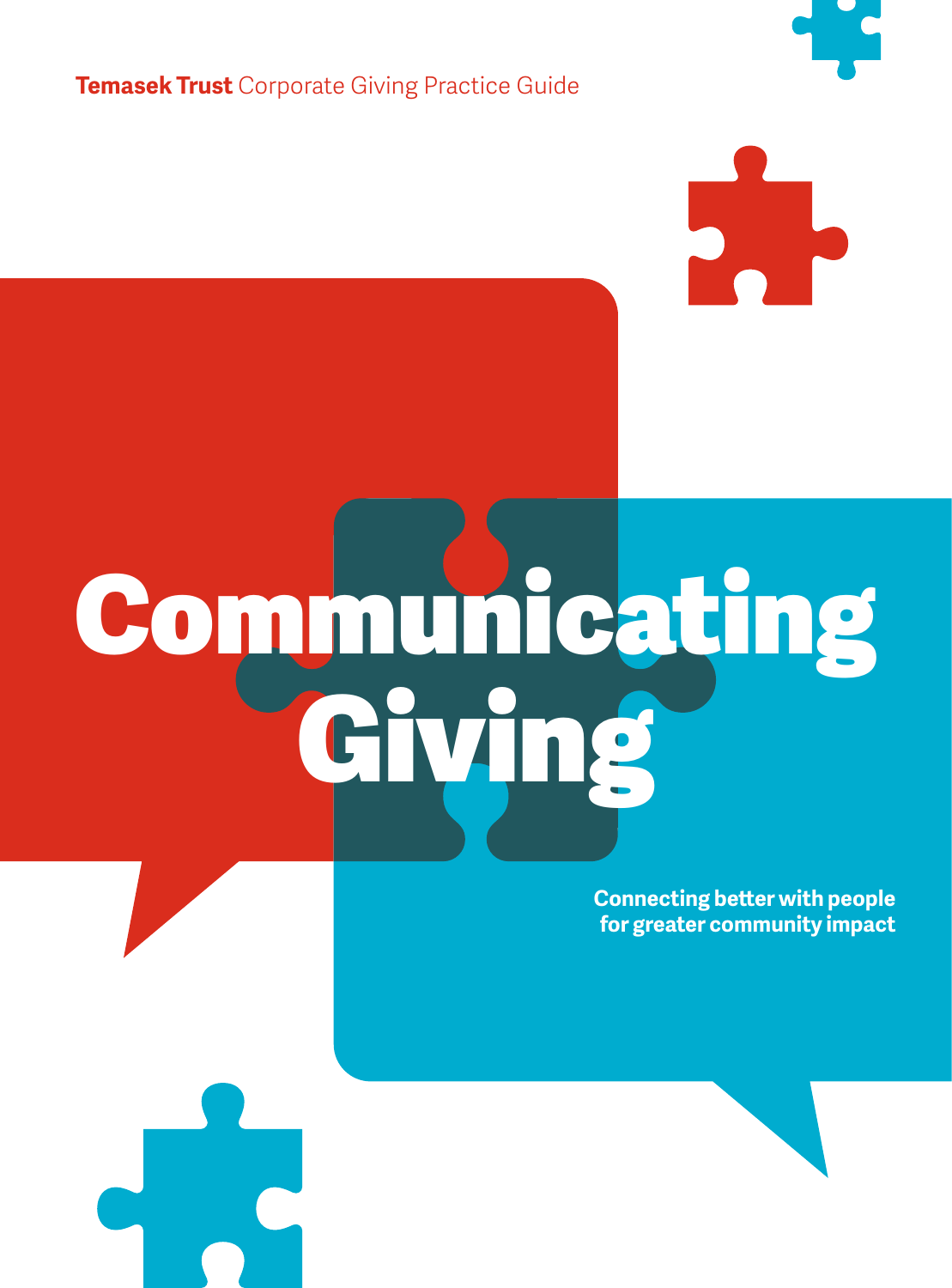

*The Temasek Trust Corporate Giving Workshops bring grantmaking practitioners together to share good practices of grantmaking. Discussions at the workshops have been incorporated into this series of Practice Guides that can help continue the conversation and inform more grantmakers.*

# Communicating Giving

Should philanthropy be done quietly? What is the purpose of communicating your giving and how should you do it? Communicating your giving is really about creating value, garnering support and forming deeper relationships towards greater community impact. To do these, you will need to include communications in your giving strategy right from the beginning.

This guide offers practical strategies on communicating effectively with your target audience. Through various case studies, you can also learn how local companies put their grantees and those whom their grantees serve before their brand in their communications.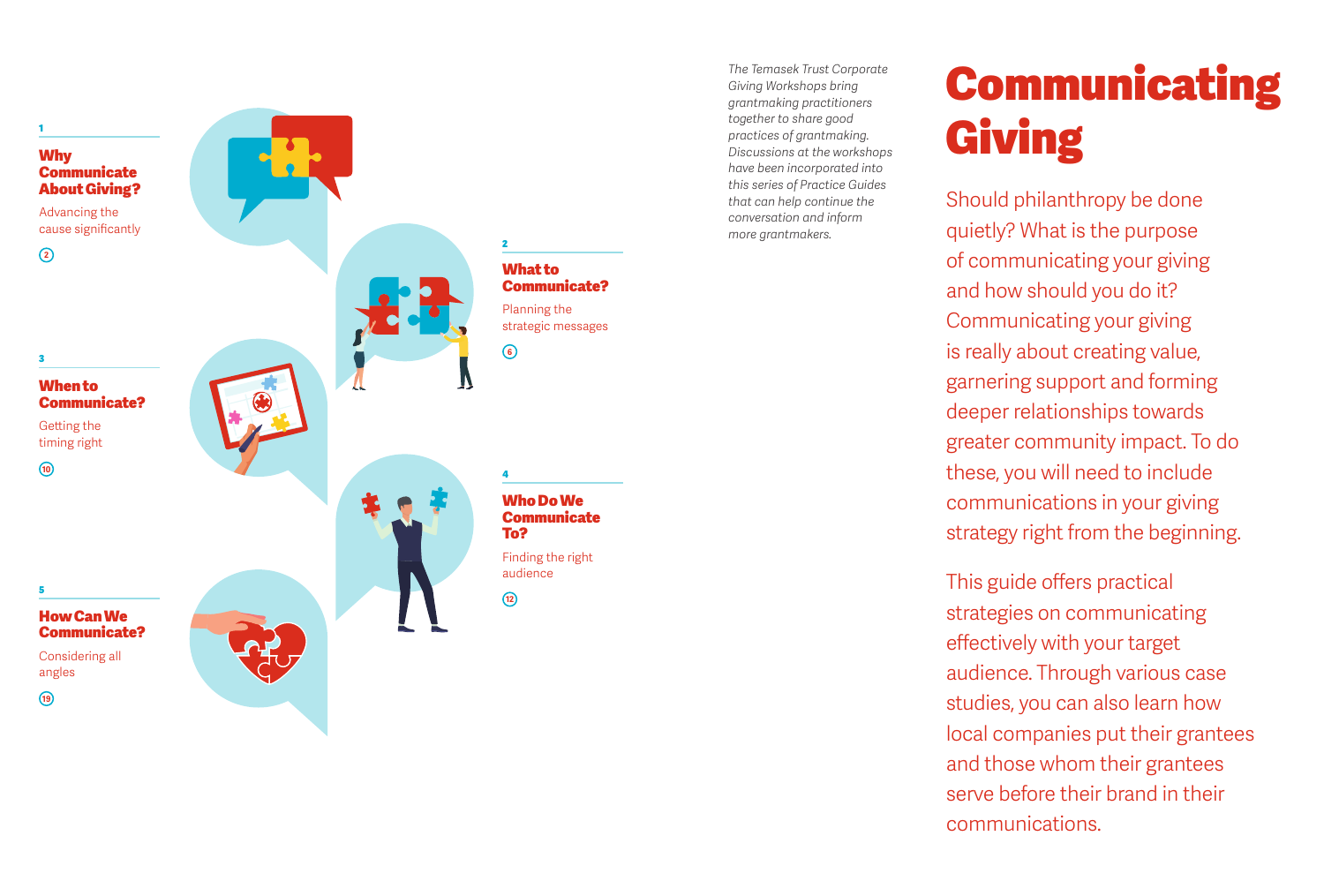# Why Communicate About Giving?

# Advancing the cause significantly

Communicating about giving is not just publicity. It is, more importantly, a channel for companies and corporate foundations to advance programmes and social causes towards greater community impact.



# 4 reasons why you should communicate your giving efforts

# **For accountability**

- Communication gives your stakeholders both internal (within your company) and external (business partners, customers and the public) – assurance about the programmes or causes that you are contributing to.
- It builds and sustains legitimacy of your company in the eyes of your stakeholders, which helps with requests for more resources for future programmes or causes.
- Public announcements and acknowledgements also help you to stay true to the cause.

# **For impact**

- Bringing attention to and raising awareness of the cause you are supporting is a good way to garner support and mobilise resources.
- It helps to reach out to like-minded stakeholders and supporters. Greater impact can be achieved if the various players come together.
- • Business partners, customers, the public, grantees and their communities can contribute to the cause together. You can make a stand, bring others with you and create a greater impact together.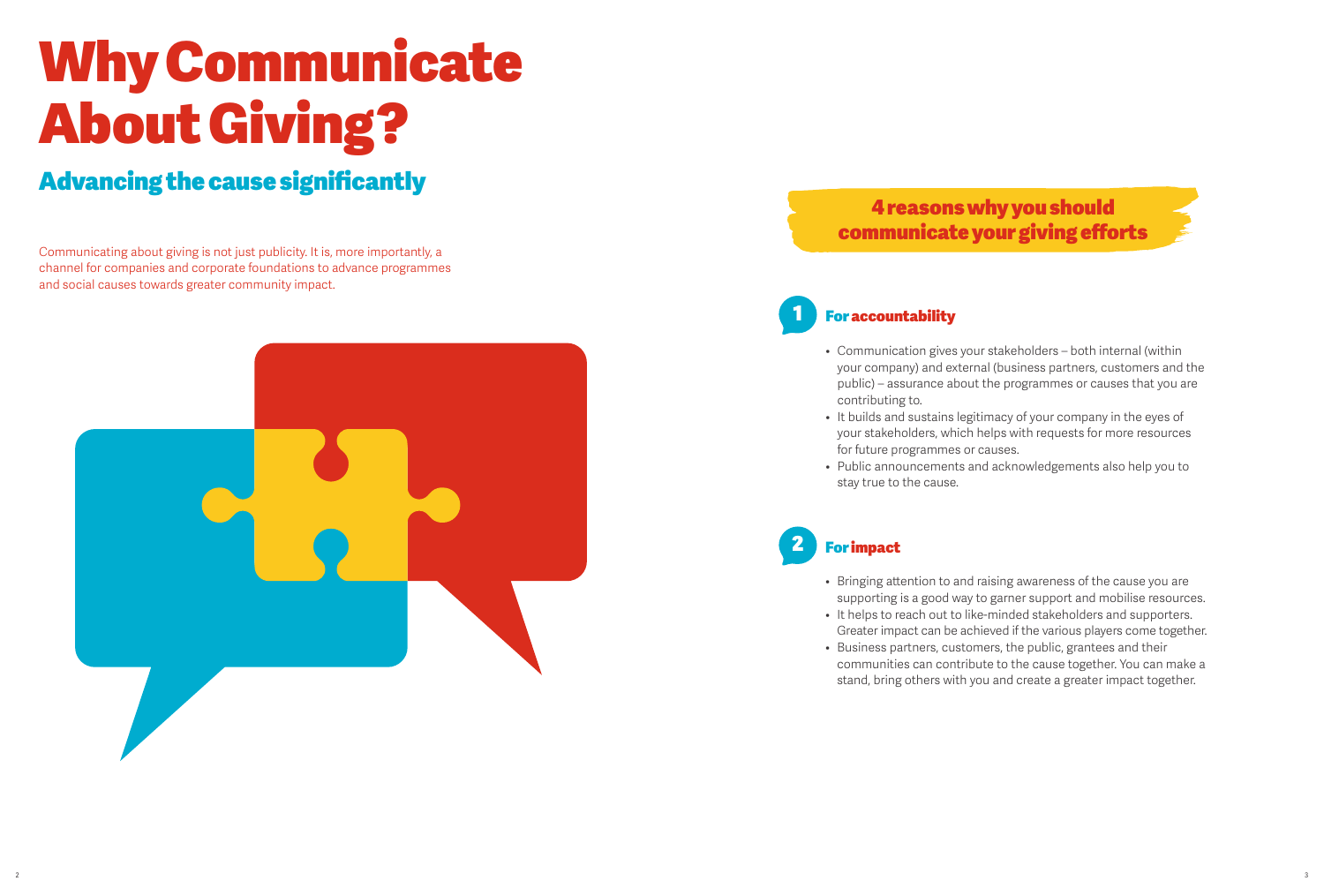# 3 For corporate citizenship

- • Your company's leadership and staff need to know how the organisation is responsible towards society.
- • By communicating, you enable colleagues to play a part in corporate citizenship and take ownership in the giving. Having your company weigh in on its philanthropic efforts is a great recipe for success.
- It also ensures that everyone is on the same page to drive meaningful innovation for positive social change.

### 4 For publicity mileage and branding

- A deep mindshare of your philanthropic efforts can contribute to sustainable market share in a highly competitive environment.
- It helps to build the reputation of your company.
- Partners want to be proud of doing business with you. Customers want to associate themselves with your products and services. They want to "share" and "like" your story.



#### **CASE STUDY**

### Standard Chartered Bank

#### Why communication is necessary

Corporate giving is part of Standard Chartered Bank's community investment strategy. Here are examples of how the bank communicates its giving to fit the above reasons.

| <b>For accountability</b>                    | Communication about corporate giving is included in the bank's<br>annual report. The bank reports its annual monetary donation<br>amounts and the number of Employee Volunteering days taken up<br>by its employees.                                                                                                                                      |
|----------------------------------------------|-----------------------------------------------------------------------------------------------------------------------------------------------------------------------------------------------------------------------------------------------------------------------------------------------------------------------------------------------------------|
| <b>For impact</b>                            | Since 2012, the bank has been running its Silver Lining programme<br>to raise public awareness about ageing issues and promote active<br>ageing and senior volunteerism.                                                                                                                                                                                  |
| <b>For corporate</b><br>citizenship          | Communicating giving to staff, partners and supporters helps to<br>rally them together to further the bank's community agenda.<br>It also creates pride in employees. For instance, creating videos that<br>highlight employee volunteers' efforts has resonated strongly among<br>the staff, who feel recognised and inspired to continue their efforts. |
| <b>For publicity mileage</b><br>and branding | Corporate giving is part of the bank's corporate narrative, and<br>communicating it builds the right reputation. It demonstrates to<br>potential hires the culture of the bank and why it is a great place<br>to work.                                                                                                                                    |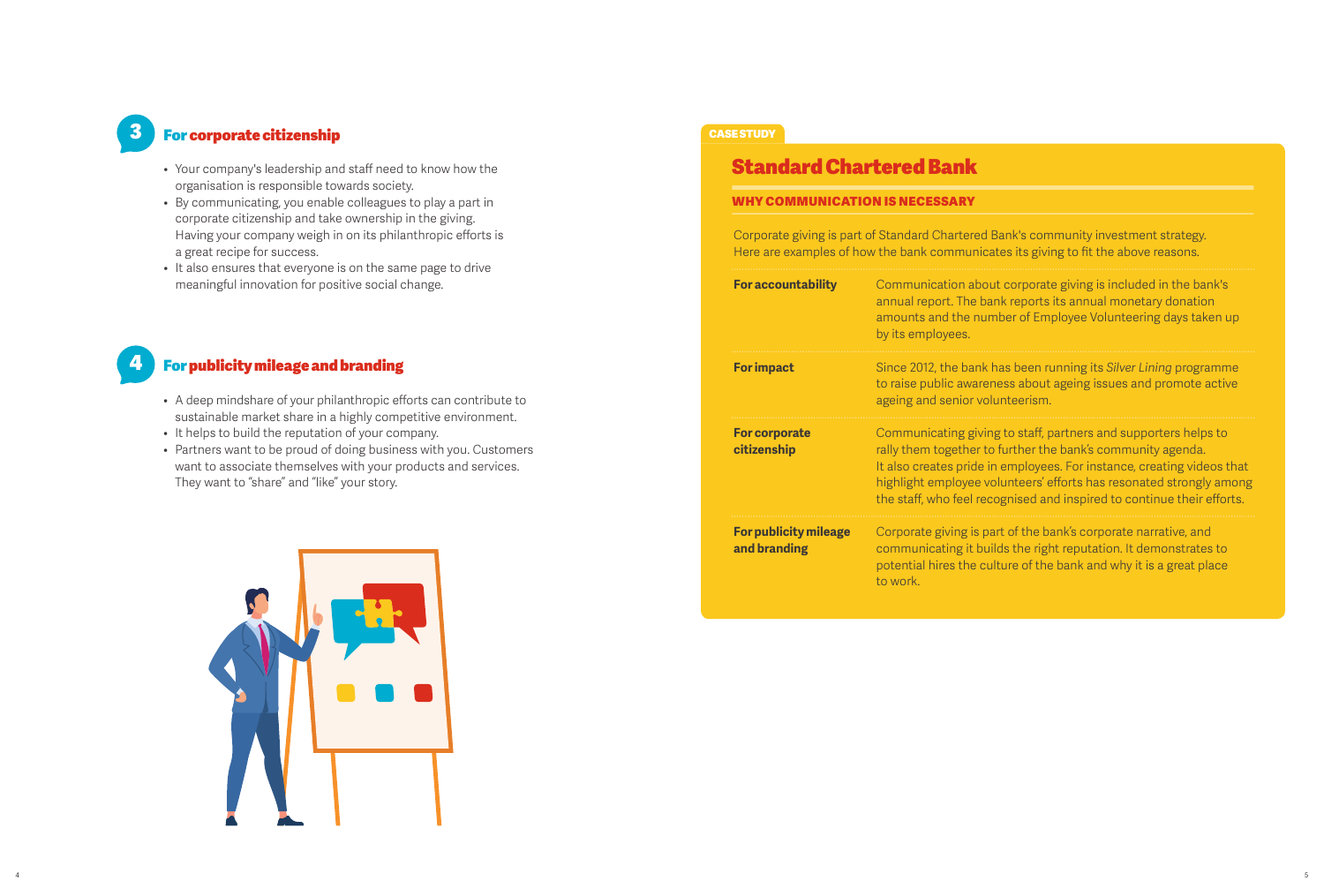# What to Communicate?

# Planning the strategic messages

Communicating your giving begins with a well thought-out strategy. It is not only part of the giving strategy but it can be *the* strategy.

# Communication *is* strategy

Communication is strategy because it guides your giving programme and can even direct it in crucial ways.

Thus, communication plans need to be integrated into your giving strategy right from the start. The questions begin as far upstream as in any carefully considered grantmaking.

#### **Important questions to ask when thinking about your communications strategy:**

紀생 What **outcomes** do you want to achieve with your communications? This applies to the company, the sponsors, the grantees and their communities.



What are the important **messages** you want to communicate and to **whom**?



What are the **platforms** you wish to engage to reach your audience?

Meanwhile, having a good giving strategy also enables good stories to be told – a yay for your communications! For tips, see sidebar: *Do you have a good giving strategy?*

#### **Do you have a good giving strategy?**

A good giving strategy makes strong giving stories. Be sure that your giving strategy includes the following:

#### 1. **Sustainability of the effort**

- Is your strategy linked to your business? The better the link is, the more you can achieve sustainability. Give where your strengths are.
- • Do your programmes foster independence in your grantees? Do you invest in building capabilities, networks and systems for your grantees and their communities to plan, innovate and implement solutions?
- 2. **Needs-driven vs. donor-driven giving**
	- Does your giving plan consider what is needed or only what you want to do and give?
- 3. **Doing good to be good vs. doing good to look good**
	- What is your intention? Is your giving for show, or do you want to achieve meaningful community outcomes?

# What a good communications strategy looks like

#### **A good communications strategy tells the compelling story of:**



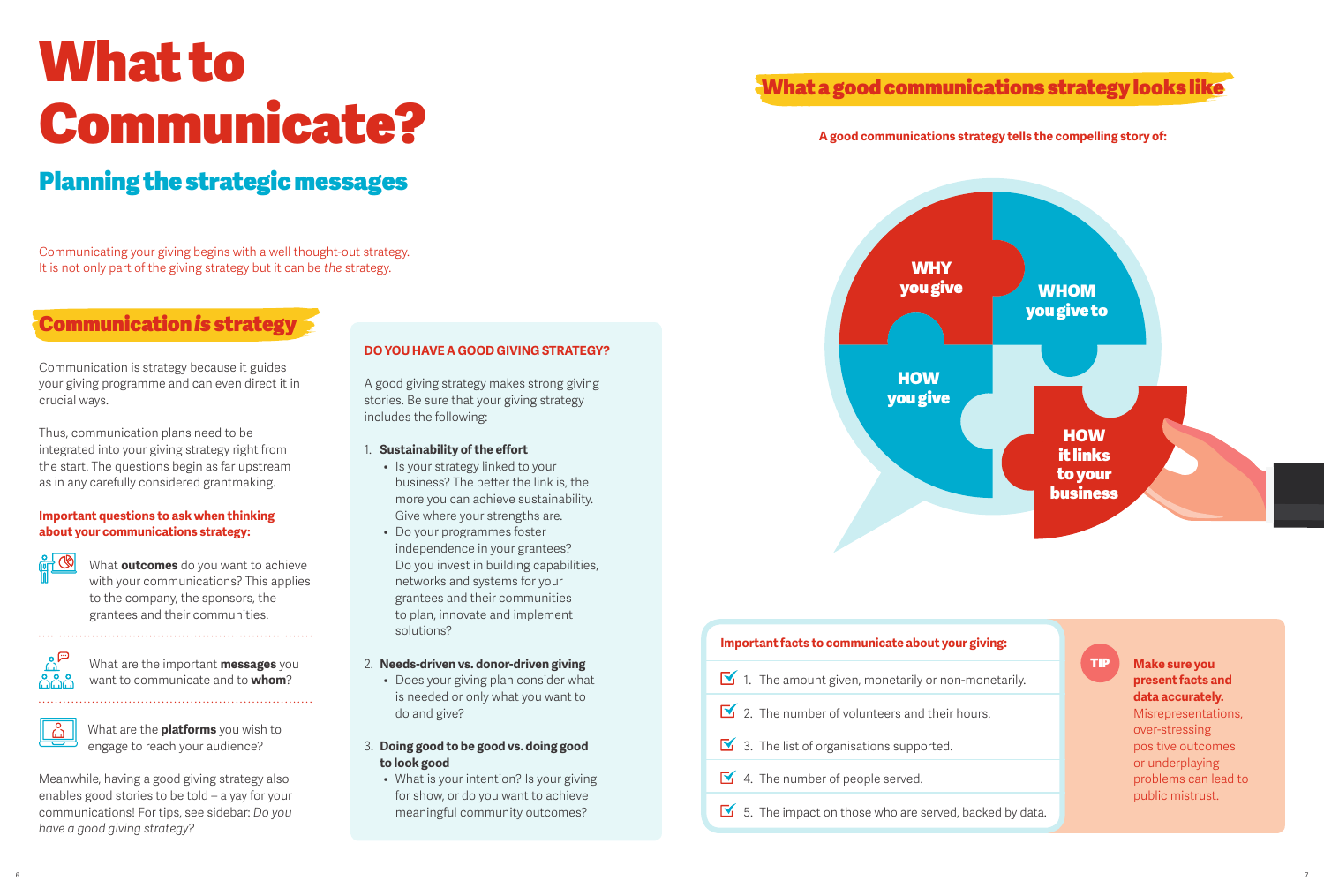# Mission-focused communications

When publicising your giving, your communications should be community mission-focused or outcomes-focused and not company-focused. The stories you tell should focus on your cause and not your company so that it doesn't read as a branding or publicity campaign.

However, this does not mean your core business is separate from your giving. Doing your core business well helps your brand and credibility to support the community through your philanthropic efforts.



#### CASE STUDY

# CapitaLand Hope Foundation

#### Strategic communication across multiple audiences and channels

CapitaLand Hope Foundation taps the strengths of its parent organisation, CapitaLand, in its giving programmes. As a real estate company, CapitaLand's strengths are in its property locations and reach, which the Foundation uses as gathering points – and even as communication channels – to promote social causes. By being strategic about giving and its communication of it, the organisation as a whole can achieve both its corporate and social goals.

#### **CSR Initiative: Collaboration with the Singapore Kindness Movement**

| <b>The CSR</b><br>campaign                                                            | CapitaLand's Raffles City Singapore wanted to embark on a CSR<br>campaign to rally staff, tenants and shoppers for a social cause<br>in Singapore's special bicentennial year. Thus, in 2019, the mall<br>collaborated with Singapore Kindness Movement for the Arts in the<br>City: We Love SINGApore exhibition, which gathered uniquely Singapore<br>stories of kindness. These stories were presented through Singa the<br>Lion figurines designed by people from all walks of life.<br>For this campaign, CapitaLand strategically leveraged its space and<br>resources as a platform to engage a wider audience to do good together. |
|---------------------------------------------------------------------------------------|--------------------------------------------------------------------------------------------------------------------------------------------------------------------------------------------------------------------------------------------------------------------------------------------------------------------------------------------------------------------------------------------------------------------------------------------------------------------------------------------------------------------------------------------------------------------------------------------------------------------------------------------|
| The message                                                                           | To bring the local community together to share their Singapore stories<br>and vision on what kindness and being greater means to them.                                                                                                                                                                                                                                                                                                                                                                                                                                                                                                     |
| <b>Intended outcomes</b>                                                              | • Increase public awareness of kindness in the local context.<br>• Engage people from all walks of life to do good together.                                                                                                                                                                                                                                                                                                                                                                                                                                                                                                               |
| <b>How the</b><br>communication<br>plan was integrated<br>into the giving<br>strategy | From the start, the campaign was planned to be communicated to two<br>groups of audiences (staff and the public) via three channels:<br>1. Staff volunteered in pre-event activities to raise awareness of the<br>campaign and its beneficiaries.<br>2. The public were engaged in the event launch through a newsworthy<br>exhibition at the mall: it showcased figurines of Singa the Lion<br>designed by high-profile personalities such as celebrities and<br>influencers and the beneficiaries.<br>3. The outreach was further amplified through partnerships with the<br>mainstream media and social media influencers.              |
| <b>Immediate</b><br>communication<br>outcomes                                         | • More than 5,000 hashtags and a media value of over \$550,000<br>were generated.<br>• Increased public awareness of the needy.<br>• Increased public awareness of CapitaLand caring for the community.                                                                                                                                                                                                                                                                                                                                                                                                                                    |
| <b>Wider campaign</b><br>outcomes                                                     | • Increased engagement with multiple stakeholders.<br>• Increased traffic to the mall.                                                                                                                                                                                                                                                                                                                                                                                                                                                                                                                                                     |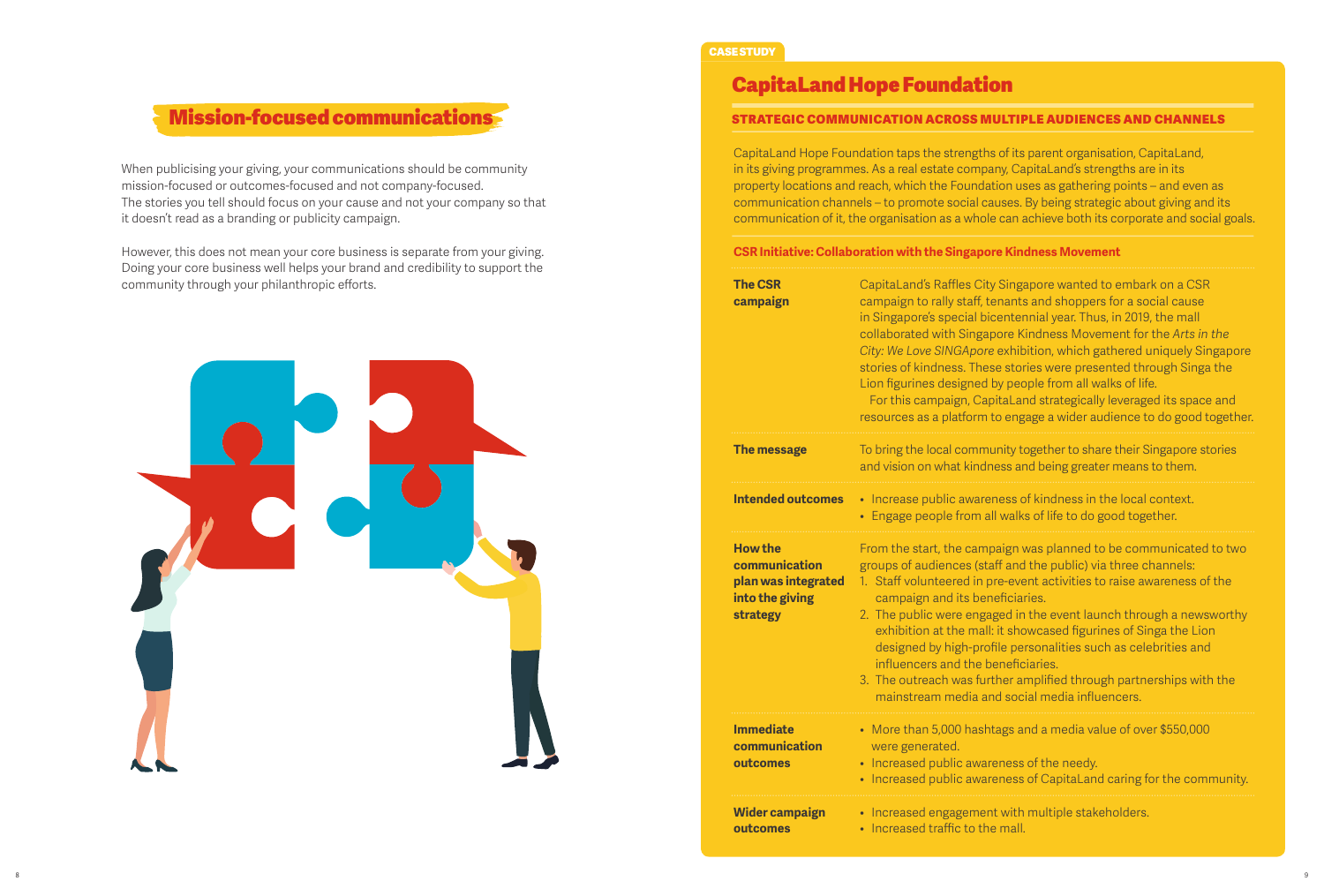# When to Communicate?

# Getting the timing right

As much as it is important to know what to communicate, companies should also be strategic and sensitive on when to do it. Being quick is not always right.

# Consider the following before communicating



#### Is the timing appropriate?

Publicity about your company's giving or product in the face of a national disaster can seem opportunistic and inauthentic. Be sensitive to what is happening on the ground.



#### Will it reflect well on your grantees and the people they serve?

Nobody likes to appear as a charity case, especially those who are served by the programmes you are contributing to. If communicating your giving does not reflect well on your community partners and their service users – whether in photos, videos or print – consider not publicising or find more humane ways to do so. Always communicate with a spirit of care and concern.



#### Will a delay in communicating increase impact?

A story was told of an established foundation intending to commit a large sum of money to a cause. However, the foundation came to know that a think-tank was planning to do likewise, but their donation would only be gifted half a year later. Knowing that the foundation's publicity of its donation might jeopardise the think-tank's investment, the foundation decided not to announce its giving first but to do so together with the think-tank six months later. This combined publicity and donation doubled the impact of the giving.



### CASE STUDY

### Standard Chartered Bank

#### Do we need to communicate every giving activity?

*As shared by Winnie Tan,*

*Head of Sustainability & Community Engagement, ASEAN and South Asia*

"In 2012, Standard Chartered launched a community initiative called *Silver Lining*. The objective was to address issues faced by the ageing population in Singapore.

At the beginning, our focus was on internal communication and about aligning our employees to the cause. This builds the foundation and key to the sustainability of our cause. Our external communication was limited to factual announcements and our participation in key events.

We are conscious about framing the communication efforts in the right tone and for the right reasons. Communication can be a requirement for compliance and a powerful lever for rallying support to do more. It can also be a way to build the company culture and employees' pride."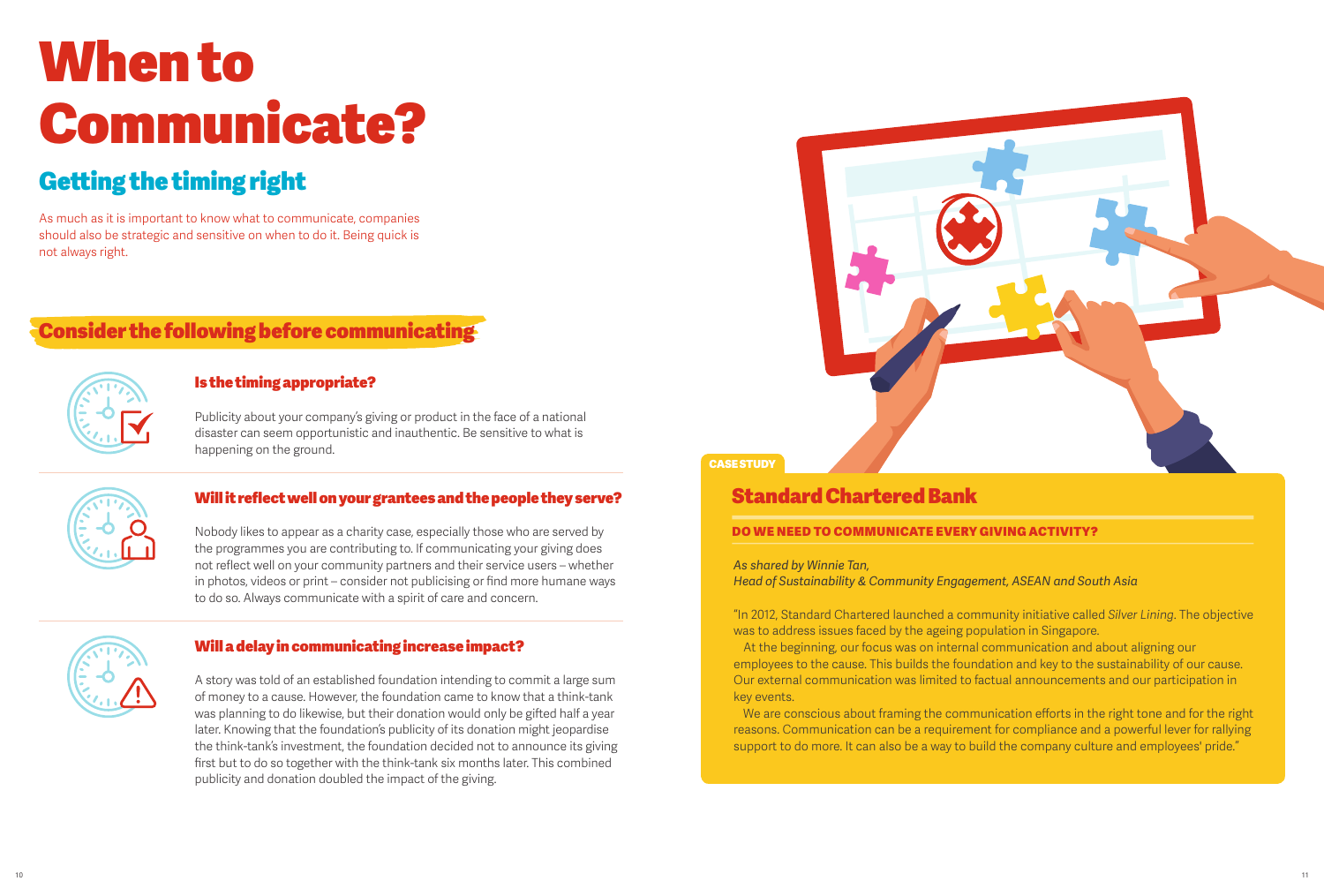# Who Do We Communicate To?

# Finding the right audience

Defining your target audience is key in a communications strategy, as this will determine the message, pitch, channels or platforms – among other things.

# Differentiating your approach to each target audience

There is no singular or linear communications strategy that can reach out to your entire audience. You will have to identify your audience, categorise them and develop a targeted communications strategy for each of them. In corporate giving, categories may look like this:

| <b>Grantee</b>                       |
|--------------------------------------|
| Internal stakeholders                |
| Board                                |
| Management                           |
| Staff                                |
| Volunteers                           |
| Service Users                        |
| Service Users' Family and Caregivers |
| <b>External stakeholders</b>         |
| Relevant Associations/Societies      |
| <b>Community Leaders</b>             |

| Community Lead                |  |
|-------------------------------|--|
| $\bigcap$ $\bigcap$ $\bigcup$ |  |

General Public

| <b>Company</b>        |
|-----------------------|
| Internal stakeholders |
| <b>Board</b>          |
| Management            |
| Leaders               |
| Colleagues            |
| Volunteers            |
|                       |
|                       |

# **External stakeholders**

Fellow Grantmakers

**"Communicating the value of a programme is not always about company profiling or publicity mileage. Often, it is about personally engaging with partners and social service users who have participated and been positively impacted by our programmes. They in turn communicate with conviction within their social network and circles of influence, and this can be a powerful means to gain endorsement and support."**

> *Ms Amelia Champion, Head, Corporate Affairs, SP Group*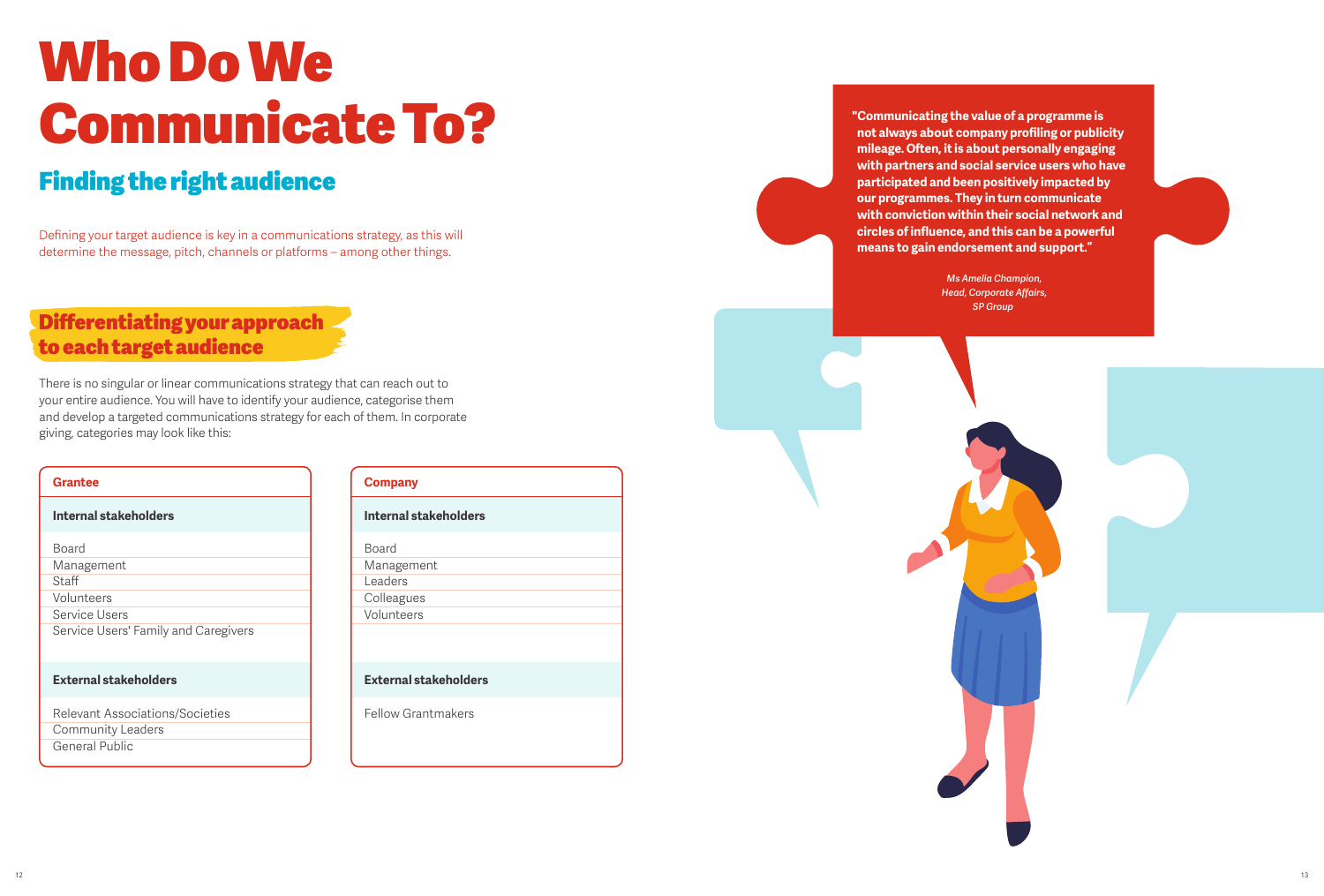## Who delivers the message is key

The role of communicating your giving does not lie solely with appointed company spokespersons. The people that are being served can be spokespersons too, especially if their stories deliver a greater impact. As one practitioner shared, "Sometimes, the issue is not the message but who is delivering it."

The two groups that are key in communicating giving are the **service users** and the **companies**.

#### Service Users

Service users, families and caregivers can deliver the human touch and authenticity that others cannot. However, when asking them to share, be sensitive of their privacy and needs, especially those who are not familiar with publicity like social media. Here are some key points to note:

1. **Respect their confidentiality**

Appropriate permissions should be obtained in ethical ways in consultation with the grantee organisation for each engagement. This includes social media postings during volunteering activities.

#### 2. **Protect their dignity**

Portray individuals, families and caregivers positively, preferably inspirationally.

#### 3. **Be natural**

Find a balance between scripted and direct testimonials. A presentation that is too scripted may reek of inauthenticity, whereas a straightforward and simple one can be more impactful.

#### 4. **Be mindful of their time**

Filming a testimonial video may take up more time than expected. Always prepare the interviewees for how long it will take and check if it fits their schedules.

#### Companies

One of the best people to front a company's philanthropy is the CEO, management and their staff. This signals the company's commitment to their giving efforts, as well as the team work behind it.

A practitioner offered: "People like to see themselves in photos, videos and the news. Organisations may not crave media attention, but it is an easy way to create publicity and goodwill. That, together with project output and impact data, can help us to secure our budget from the Board. We also think about stakeholder management: Who are the parties that we care about? For us, they may include the government, regulators and cities."



#### CASE STUDY

#### SMRT

#### Letting SERVICE USERS and staff tell the story

*As shared by Christina Low, Stakeholder Engagement, Corporate Communications*

"Most of the time, we prefer the service users to communicate the giving. When they do, we will share their stories. Sometimes, they may not have the means to, and that's fine, too.

Our staff will also share their volunteer experiences and stories with the service users and the public. Our people are key to SMRT's caring culture. They find it very meaningful to contribute to the greater good, as they enjoy supporting one another and our service users. There is a sense of fulfilment for those who volunteer together, strengthening their commitment towards co-workers and SMRT.

We believe staff and service users' emotions and experiences will catalyse more giving within and outside of SMRT. To date, our volunteers have contributed to nearly 1,000 initiatives."

#### **A Service User Speaks:**

#### **Intergenerational Playground at St Joseph's Home**

In 2017, SMRT sponsored an intergenerational playground at St Joseph's Home. It is the first of its kind built within a nursing home in Singapore. The playground provides a common space for residents of the home and children from its childcare centre to interact together, and thus, improve their overall well-being.

*"The intergenerational playground allows me to interact with the children – watching them play puts a smile on my face. When my children and grandchildren visit me, they will bring me for a walk in the garden and have a go at the playground."*  **Madam Chiew Joke Jong, Resident of St Joseph's Home**

#### **An SMRT Staff Speaks: Community Chest Fu Dai Project**

For the third year in a row, over 40 SMRT staff volunteers participated in the Community Chest Fu Dai event by packing and delivering 250 Chinese New Year goody bags to seniors and families on 11 January 2020.

*"I felt touched and motivated. It was heartening to see the smiles on the faces of the seniors when we delivered the Fu Dai to their homes. Knowing that an act of kindness can bring smiles to others also brings joy to me."*  **Ms Julie Lee, Service Ambassador, Yishun Station, Trains**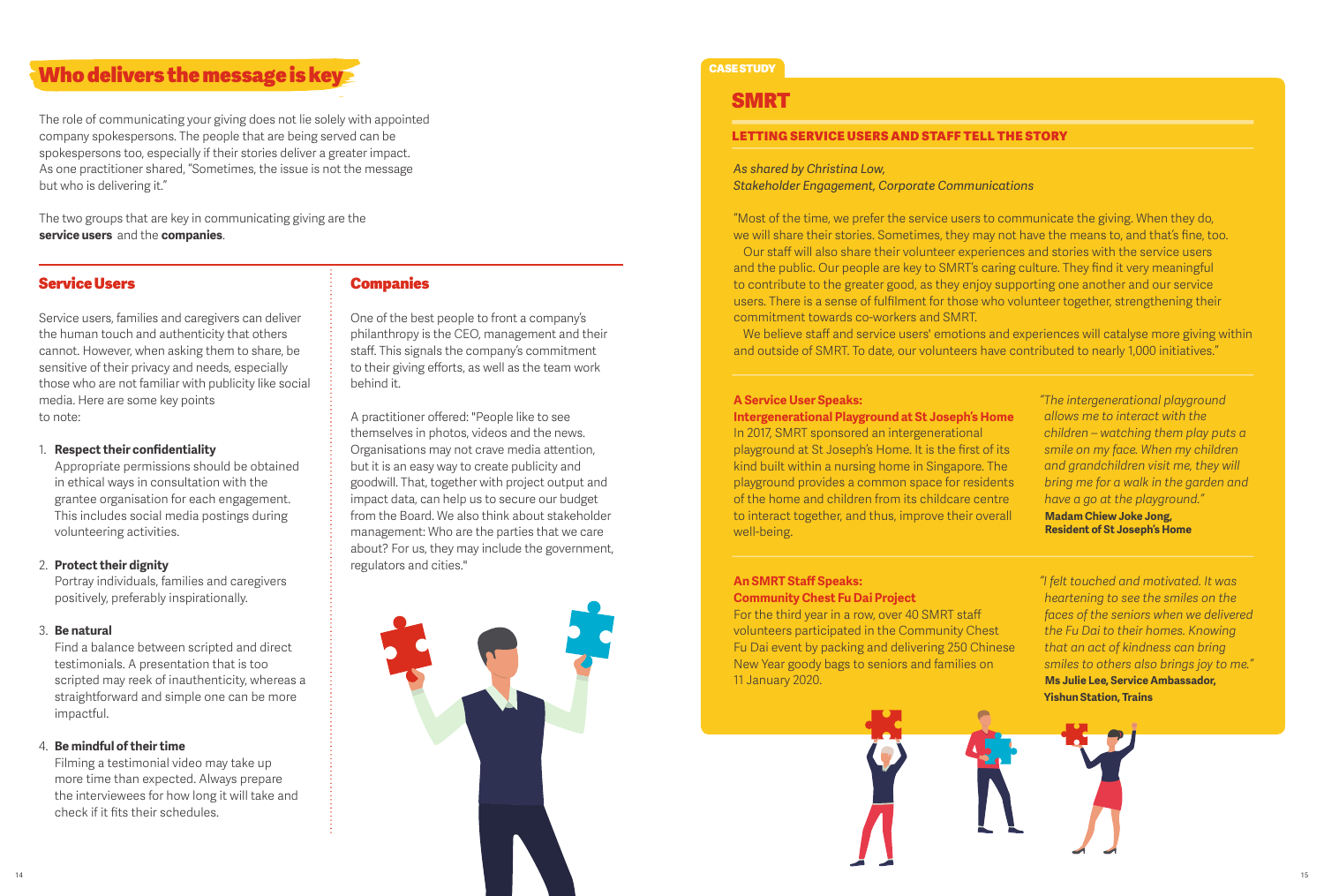# Relationships and roles

Working together is important: many different parties can collaborate to make "communications" happen.

First, you have your internal stakeholders. Then, if you are working on the communications strategy with other partners, such as grantees and fellow grantmakers, there are other considerations, too. Each party has his/ her own agenda, and to succeed in communicating effectively, everyone should be aligned.

Adapted from *Communicating for Impact: Strategies for Grantmakers* by GrantCraft (https://grantcraft.org/).



# Working with grantees **"Communications take time away from my programmes."**

Grantee organisations have varying capacities to deliver communications the way companies and foundations need, and not all of them would be open to the idea. Here are some tips to help smoothen the process:

#### 1. **Earn their trust**

Grantees are more likely to work with you if they feel you genuinely care for their organisations and those whom they serve. Discuss and listen to grantees, and earn their trust from the beginning of the partnership.

#### 2. **Be sensitive**

Show sensitivity to their concerns in promoting their work, especially when they are protecting those whom they serve. You can explore creative ideas around anonymity together.

#### 3. **Provide assistance where needed**

Grantees may feel that spending time promoting their work takes time away from their real programme work. They also may not have the resources and relevant skills to do it. Grantees would appreciate ideas and advice on how communications can be done, and help from professional volunteers and funds to put together a video, event, or even to craft a good message.

#### 4. **Invest in them**

Invest by building communications capabilities in your grantees. It is a critical skill for all grantees to have to build credibility and advance their causes with greater impact. And it will help with your own communication efforts, too!

# Working with communications colleagues **"The story is too simplified."**

In some companies and foundations, the communications colleagues are tasked with the role of philanthropy and giving. In others, the giving practitioners work with their communications colleagues for both internal and external communications – and challenges can arise.

Giving practitioners understand deeply the issues they support and the related complexities. They may feel upset and undervalued when their communications colleagues seemingly "over-simplify" the work and the cause in their messaging.

On the other hand, communications colleagues know that getting the right narrative read and understood means couching content clearly in relevant and compelling ideas and using the appropriate platforms.

One tip to bridge this giving-communications divide is to jointly strategise what to give and what to communicate about. Having a common end in mind (e.g. the intended programme outcomes and the communication objectives for the programme and the company) can make for powerful stories and community impact.

While this may not be possible for all giving programmes and activities, doing this for major or strategic programmes will be helpful.

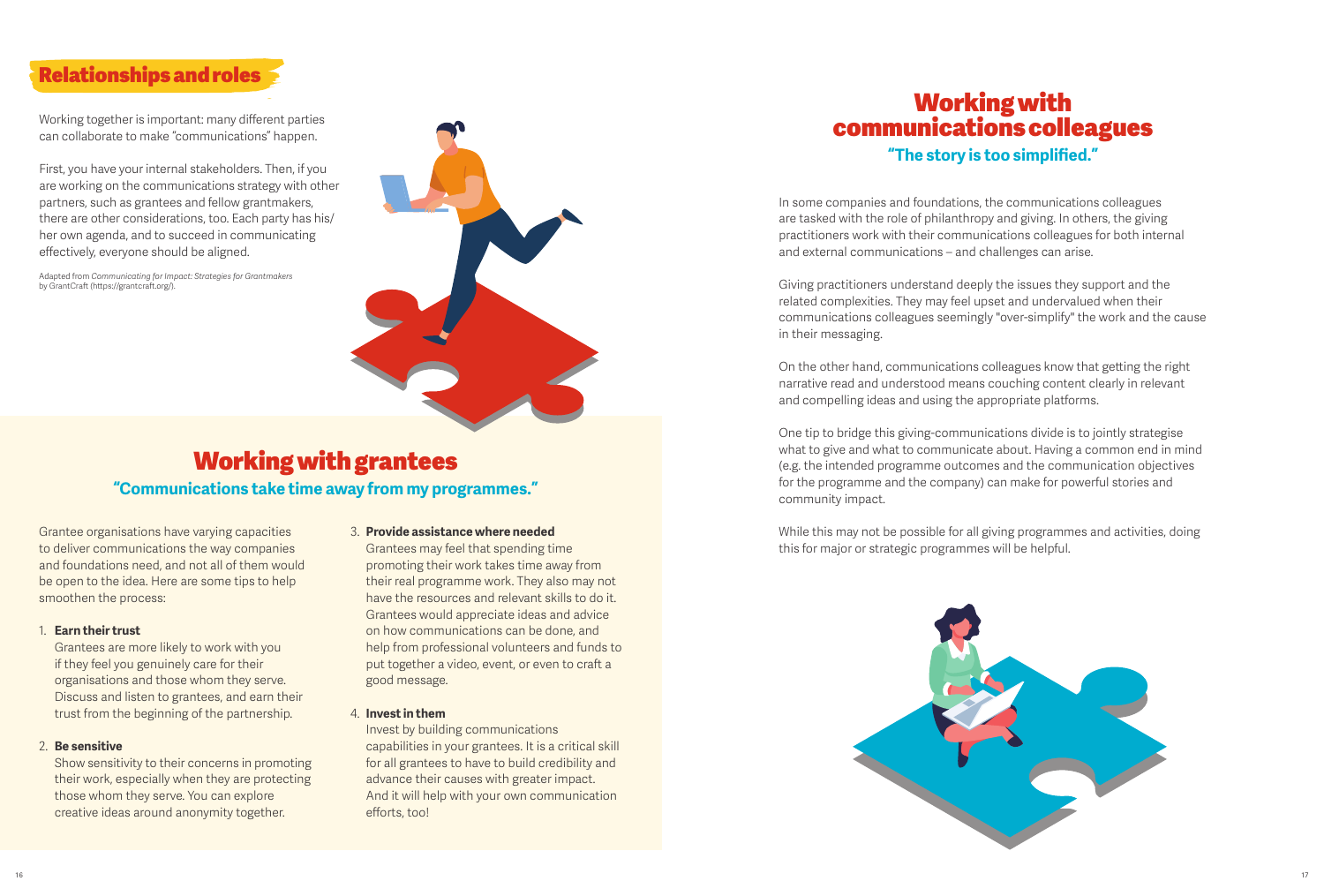# Working with fellow grantmakers **"I was not aware of the plan."**

Partnering fellow grantmakers or other companies giving to the same cause is a valuable way to scale up impact. Sensitivity to roles and responsibilities is key when developing or executing a communications strategy across stakeholders. To avoid conflict, discuss the intent and other expectations early in the partnership, such as naming rights, line-up of mentions and preferred personas.

Keep dialogue channels open for partners to feel safe in sharing their thoughts and providing inputs to the communications plans. There is a thin line between being factual



# How Can We Communicate?

# Considering all angles

When it comes to communicating giving, we have explored the **why**, **when**, **what** and **who** so far. **How** then should the communicating be done?

about what the company does for others and chest-thumping to the world how generous and benevolent your company is. Remember: Your organisation's brand personality is seen and experienced through what you do, in addition to what you say you do.

Here are some guidelines towards tactful and effective communication:

1. **Know your audience**

Crafting a press release for the media requires a different tone, messaging and even medium, compared to communicating to the general public. Segmenting your audience and knowing who they are will add clarity to your communications.

2. **Define your goals**

What information do you want to communicate to the public and how? Is there information that should be kept private and reframed for public consumption? Setting clear goals helps your staff and stakeholders to communicate the right messages to the public.

#### 3. **Align with corporate branding for consistency**

The way you communicate your giving efforts should not differ from your corporate branding for consistency in the eyes of the public. If you need to create a distinct corporate social responsibility personality, then relevancy is key to avoid a diffused brand personality.

#### 4. **Appreciate context as well as cultural and social sensitivities**

Demonstrate appropriate sensitivity and sensibilities for different cultures and religions. For example, in 2019, two local Buddhist and Hindu organisations donated close to 40 tonnes of rice to various mosques for Ramadan (the annual fasting month for Muslims) in Singapore. They understood that local mosques use rice to make porridge to break their fasts as well as share the food with those in need. Their contributions speak of their sensitivity to what the community needs.

**The dynamics of a potentially unequal funder-grantee relationship takes on a new dimension when the giving crosses borders. All considerations become more pronounced when deciding on the right platform and when, how and who to communicate to.**

TIPS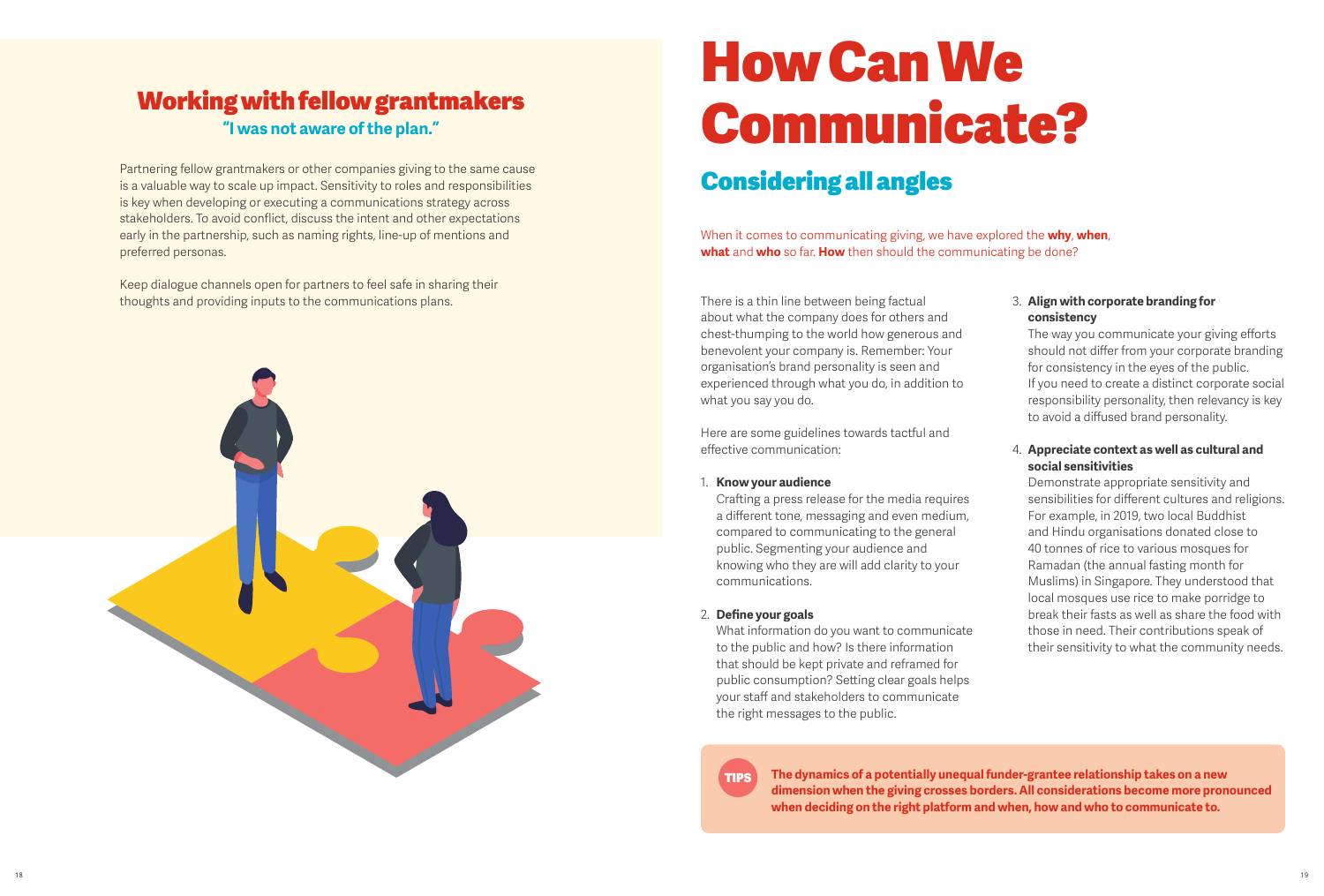### The heart of communication

Ultimately, communications in a giving strategy is about forming and deepening relationships with all those who are connected to your cause.

These tips can help you work towards a more meaningful journey of communicating:



#### Be real

Authenticity and sincerity are key. Don't give others a reason to wonder if your giving is genuine, or differentlymotivated.

For example, "volun-tourism" has been heavily criticised in recent years, especially with the rise of social media, where volunteers use the platform to promote a particular cause but only as a one-off effort to brand themselves. You don't want to be perceived as being opportunistic at the expense of others.

#### Treat others well

Tasteful communications protect the dignity of those served by the community organisations. Seek to empower them in their life journeys through your communication.

For example, constantly ensure that photos, videos and social media posts portray them as hopeful and cared for rather than dependent, desperate or incapable. Avoid stereotyping their personalities or situations. Take the opportunity to engage and demonstrate care through uplifting or enabling interactions with them. How you deliver the aid speaks volumes.

#### **CASE STUDY**

### DBS Foundation

#### CEO and senior management anchor the giving story

*Q&A with Mythili Mamidanna Vice President, Group Strategic Marketing & Communications*

Through DBS Foundation and its staff volunteerism programme, *People of Purpose*, the bank supports social enterprises – businesses with a double bottom line – by leveraging the skills of staff and expertise in the finance sector.

#### **Why do you choose to involve your staff in giving?**

When our staff actively participate in giving efforts, it makes way for more effective social change. As skills-based volunteers, DBS staff not only donate their time but also their skills and experiences to help social enterprises with their business challenges.

#### **How do you communicate your giving among your staff?**

We use internal channels such as the bank-wide intranet, events, email bulletins and newsletters. More importantly, we showcase successful case studies in our large townhalls anchored by our CEO and senior colleagues. By giving these stories of good centre stage, we signal our commitment to social impact as well as inspire participation from our staff to give back to the community.

#### **In what ways do you encourage your staff to volunteer?**

Across the region, we have set a yearly target of volunteer hours for our staff to achieve. Every staff gets two days of volunteer leave to pursue programmes involving education, environment and supporting the elderly.

We make it easy for our staff to give their time and skills through the *People of Purpose* volunteer platform, and our senior colleagues and experts are also mentors to founders of social enterprises. On top of that, our learning programmes are readily available to them.

We also encourage the bank to procure products and services from social enterprises by onboarding them on our online procurement platform. In short, we work to integrate social enterprises into the culture and operations of the bank.

Only start when you are ready, inside out

Make sure your internal stakeholders (e.g. leaders and colleagues) are on board. When all are in sync, everyone can deliver a consistent message

and experience.